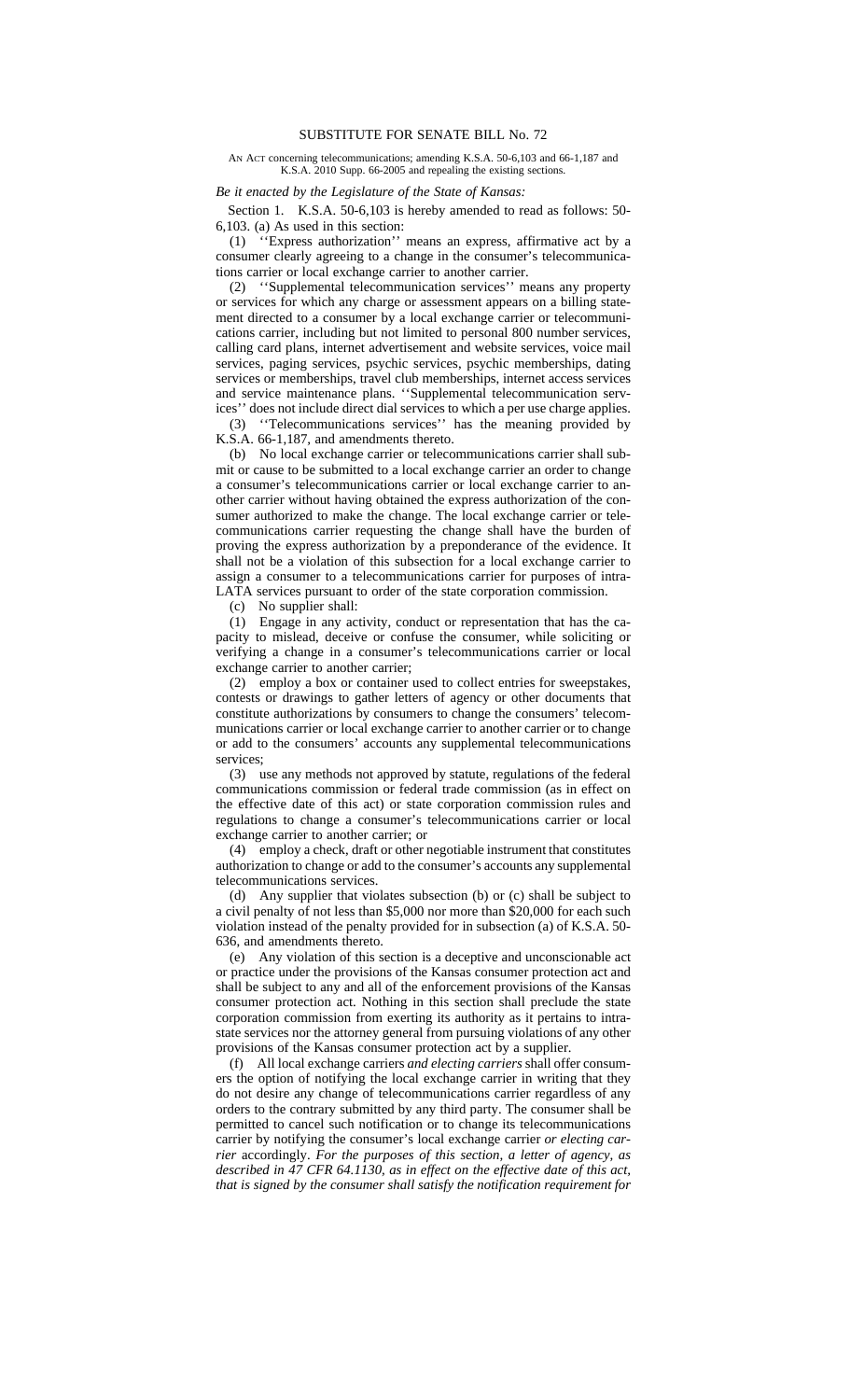*purposes of making changes to the consumer's telecommunications carrier.* All local exchange carriers *and electing carriers* shall annually notify the consumers of the carrier's telecommunications services of the availability of this option.

(g) Any person alleging a violation of this section may bring a private action to seek relief pursuant to K.S.A. 50-634, 50-636 and this section, and amendments thereto, and such person may be defined as a consumer pursuant to K.S.A. 50-624, and amendments thereto, for the purposes of such private action.

(h) The attorney general and the state corporation commission shall enter into a memorandum of understanding providing for the cooperation and sharing of information necessary to enforce this section against suppliers and to assist consumers under federal and state law.

(i) This section shall be part of and supplemental to the Kansas consumer protection act.

Sec. 2. K.S.A. 66-1,187 is hereby amended to read as follows: 66- 1,187. As used in this act:

(a) ''Broadband'' means the transmission of digital signals at rates equal to or greater than 1.5 megabits per second.

(b) ''CLASS services'' means custom local area signaling services, which include automatic callback, automatic recall, calling number identification, selective call rejection, selective call acceptance, selective call forwarding, distinctive ringing and customer originated trace.

(c) ''Commission'' means the state corporation commission.

(d) ''Dialing parity'' means that a person that is not an affiliate of a local exchange carrier is able to provide telecommunications services in such a manner that customers have the ability to route automatically, without the use of any access code, their telecommunications to the telecommunications carrier of the customer's designation from among two or more telecommunications carriers, including such local exchange carrier.

(e) ''Federal act'' means the federal telecommunications act of 1996, P.L. 104-104 (amending the communications act of 1934, 47 U.S.C. *§* 151, et seq.)

(f) ''ISDN'' means integrated services digital network which is a network and associated technology that provides simultaneous voice and data communications over a single communications channel.

(g) ''LATA'' has the meaning ascribed to it in the federal act.

(h) ''Local exchange carrier'' means any telecommunications public utility or its successor providing switched telecommunications service within any local exchange service area, as approved by the commission on or before January 1, 1996. However, with respect to the Hill City exchange area, in which multiple carriers were certified by the commission prior to January 1, 1996, the commission's determination, subject to any court appeals, of which authorized carrier shall serve as the carrier of last resort will determine which carrier shall be deemed the local exchange carrier for that exchange.

(i) ''Number portability'' has the meaning ascribed to it in the federal act.

(j) ''1+ intraLATA dialing parity'' means the ability of a local exchange service customer to specify the telecommunications or local exchange carrier that will carry the intraLATA long distance messages when that customer dials either "1" or "0" plus a 10-digit number.

(k) ''Operating area'' means:

(1) In the case of a rural telephone company, operating area or service area means such company's study area or areas as approved by the federal communications commission;

(2) in the case of a local exchange carrier, other than a rural telephone company, operating area or service area means such carrier's local exchange service area or areas as approved by the commission.

(l) ''Rural telephone company'' has the meaning ascribed to it in the federal act, excluding any local exchange carrier which together with all of its affiliates has 20,000 or more access lines in the state.

(m) ''Telecommunications carrier'' means a corporation, company, individual, association of persons, their trustees, lessees or receivers that provides a telecommunications service, including, but not limited to, interexchange carriers and competitive access providers, but not including local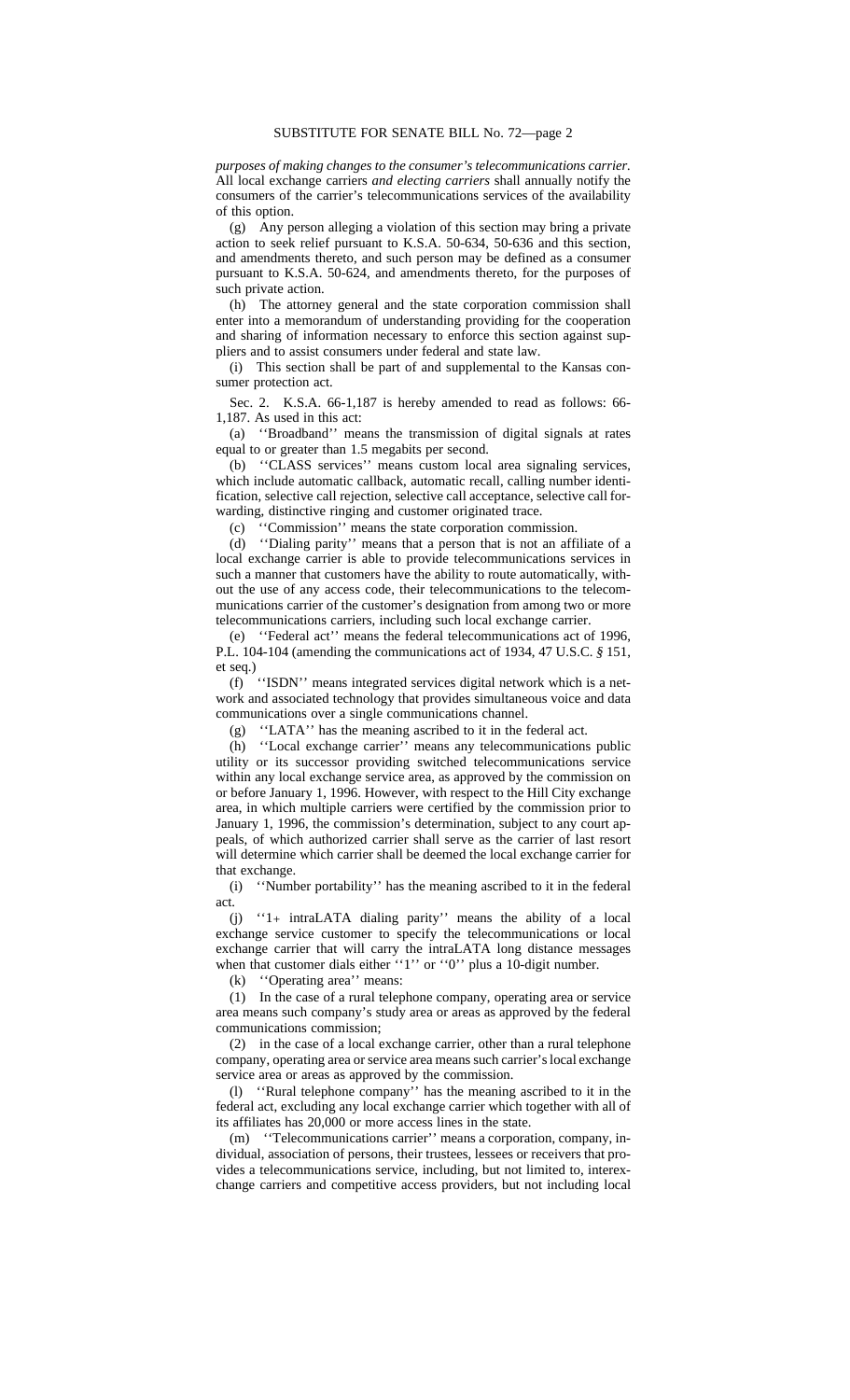exchange carriers certified before January 1, 1996*, except for electing carriers*.

(n) ''Telecommunications public utility'' means any public utility, as defined in K.S.A. 66-104, and amendments thereto, which owns, controls, operates or manages any equipment, plant or generating machinery, or any part thereof, for the transmission of telephone messages, as defined in K.S.A. 66-104, and amendments thereto, or the provision of telecommunications services in or throughout any part of Kansas.

(o) ''Telecommunications service'' means the provision of a service for the transmission of telephone messages, or two-way video or data messages.

(p) ''Universal service'' means telecommunications services and facilities which include: single party, two-way voice grade calling; stored program controlled switching with vertical service capability; E911 capability; tone dialing; access to operator services; access to directory assistance; and equal access to long distance services.

(q) ''Enhanced universal service'' means telecommunications services, in addition to those included in universal service, which shall include: Signaling system seven capability, with CLASS service capability; basic and primary rate ISDN capability, or the technological equivalent; full-fiber interconnectivity, or the technological equivalent, between central offices; and broadband capable facilities to: All schools accredited pursuant to K.S.A. 72-1101 et seq., and amendments thereto; hospitals as defined in K.S.A. 65-425, and amendments thereto; public libraries; and state and local government facilities which request broadband services.

Sec. 3. K.S.A. 2010 Supp. 66-2005 is hereby amended to read as follows: 66-2005. (a) Each local exchange carrier shall file a network infrastructure plan with the commission on or after January 1, 1997, and prior to January 1, 1998. Each plan, as a part of universal service protection, shall include schedules, which shall be approved by the commission, for deployment of universal service capabilities by July 1, 1998, and the deployment of enhanced universal service capabilities by July 1, 2003, as defined pursuant to subsections (p) and (q) of K.S.A. 66-1,187, and amendments thereto, respectively. With respect to enhanced universal service, such schedules shall provide for deployment of ISDN, or its technological equivalent, or broadband facilities, only upon a firm customer order for such service, or for deployment of other enhanced universal services by a local exchange carrier. After receipt of such an order and upon completion of a deployment plan designed to meet the firm order or otherwise provide for the deployment of enhanced universal service, a local exchange carrier shall notify the commission. The commission shall approve the plan unless the commission determines that the proposed deployment plan is unnecessary, inappropriate, or not cost effective, or would create an unreasonable or excessive demand on the KUSF. The commission shall take action within 90 days. If the commission fails to take action within 90 days, the deployment plan shall be deemed approved. This approval process shall continue until July 1, 2000. Each plan shall demonstrate the capability of the local exchange carrier to comply on an ongoing basis with quality of service standards to be adopted by the commission no later than January 1, 1997.

(b) In order to protect universal service, facilitate the transition to competitive markets and stimulate the construction of an advanced telecommunications infrastructure, each local exchange carrier shall file a regulatory reform plan at the same time as it files the network infrastructure plan required in subsection (a). As part of its regulatory reform plan, a local exchange carrier may elect traditional rate of return regulation or price cap regulation. Carriers that elect price cap regulation shall be exempt from rate base, rate of return and earnings regulation and shall not be subject to the provisions of K.S.A. 66-136 and 66-127, and amendments thereto*,* except as otherwise provided in such sections. However, the commission may resume such regulation upon finding, after a hearing, that a carrier that is subject to price cap regulation has: violated minimum quality of service standards pursuant to subsection (l) of K.S.A. 66-2002, and amendments thereto; been given reasonable notice and an opportunity to correct the violation; and failed to do so. Regulatory reform plans also shall include:

(1) A commitment to provide existing and newly ordered point-to-point broadband services to: Any hospital as defined in K.S.A. 65-425, and amendments thereto; any school accredited pursuant to K.S.A. 72-1101 et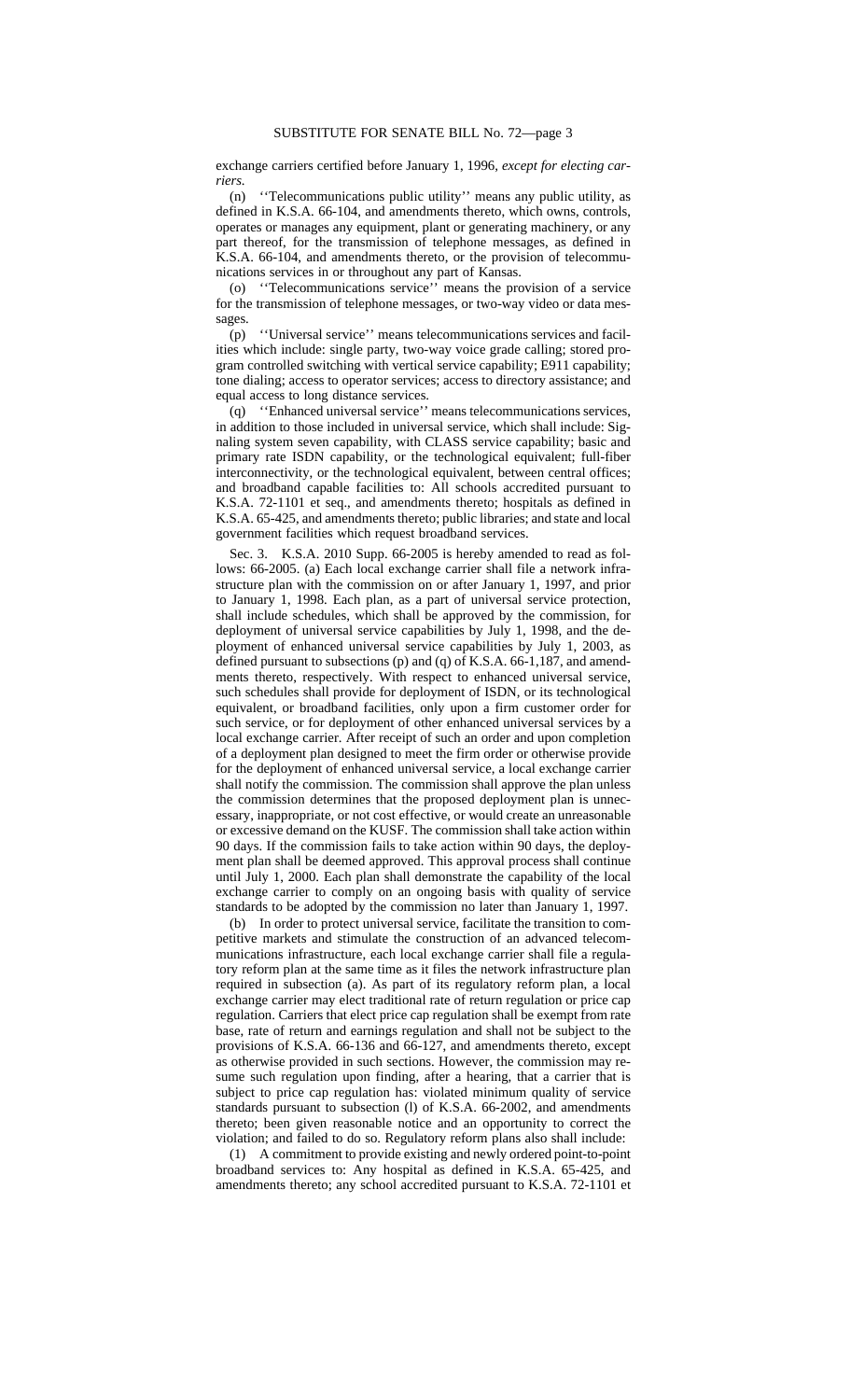seq., and amendments thereto; any public library; or other state and local government facilities at discounted prices close to, but not below, long-run incremental cost; and

(2) a commitment to provide basic rate ISDN service, or the technological equivalent, at prices which are uniform throughout the carrier's service area. Local exchange carriers shall not be required to allow retail customers purchasing the foregoing discounted services to resell those services to other categories of customers. Telecommunications carriers may purchase basic rate ISDN services, or the technological equivalent, for resale in accordance with K.S.A. 66-2003, and amendments thereto. The commission may reduce prices charged for services outlined in provisions (1) and (2) of this subsection, if the commitments of the local exchange carrier set forth in those provisions are not being kept.

(c) Subject to the commission's approval, all local exchange carriers shall reduce intrastate access charges to interstate levels as provided herein. Rates for intrastate switched access, and the imputed access portion of toll, shall be reduced over a three-year period with the objective of equalizing interstate and intrastate rates in a revenue neutral, specific and predictable manner. The commission is authorized to rebalance local residential and business service rates to offset the intrastate access and toll charge reductions. Any remaining portion of the reduction in access and toll charges not recovered through local residential and business service rates shall be paid out from the KUSF pursuant to K.S.A. 66-2008, and amendments thereto. Each rural telephone company shall adjust its intrastate switched access rates on March 1 of each odd-numbered year to match its interstate switched access rates, subject to the following:

(1) Any reduction of a rural telephone company's cost recovery due to reduction of its interstate access revenue shall be recovered from the KUSF;

(2) any portion of rural telephone company reductions in intrastate switched access rates which would result in an increase in KUSF recovery in a single year which exceeds .75% of intrastate retail revenues used in determining sums which may be recovered from Kansas telecommunications customers pursuant to subsection (a) of K.S.A. 66-2008, and amendments thereto, shall be deferred until March 1 of the next following oddnumbered year; and

(3) no rural company shall be required at any time to reduce its intrastate switched access rates below the level of its interstate switched access rates.

(d) Beginning March 1, 1997, each rural telephone company shall have the authority to increase annually its monthly basic local residential and business service rates by an amount not to exceed \$1 in each 12-month period until such monthly rates reach an amount equal to the statewide rural telephone company average rates for such services. The statewide rural telephone company average rates shall be the arithmetic mean of the lowest flat rate as of March 1, 1996, for local residential service and for local business service offered by each rural telephone company within the state. In the case of a rural telephone company which increases its local residential service rate or its local business service rate, or both, to reach the statewide rural telephone company average rate for such services, the amount paid to the company from the KUSF shall be reduced by an amount equal to the additional revenue received by such company through such rate increase. In the case of a rural telephone company which elects to maintain a local residential service rate or a local business service rate, or both, below the statewide rural telephone company average, the amount paid to the company from the KUSF shall be reduced by an amount equal to the difference between the revenue the company could receive if it elected to increase such rate to the average rate and the revenue received by the company.

(e) For purposes of determining sufficient KUSF support, an affordable rate for local exchange service provided by a rural telephone company subject to traditional rate of return regulation shall be determined as follows:

(1) For residential service, an affordable rate shall be the arithmetic mean of residential local service rates charged in this state in all exchanges served by rural telephone companies and in all exchanges in rate groups 1 through 3 as of February 20, 2002, of all other local exchange carriers, *but not including electing carriers,* weighted by the number of residential access lines to which each such rate applies, and thereafter rounded to the nearest quarter-dollar, subject to the following provisions:

(A) If a rural telephone company's present residential rate, including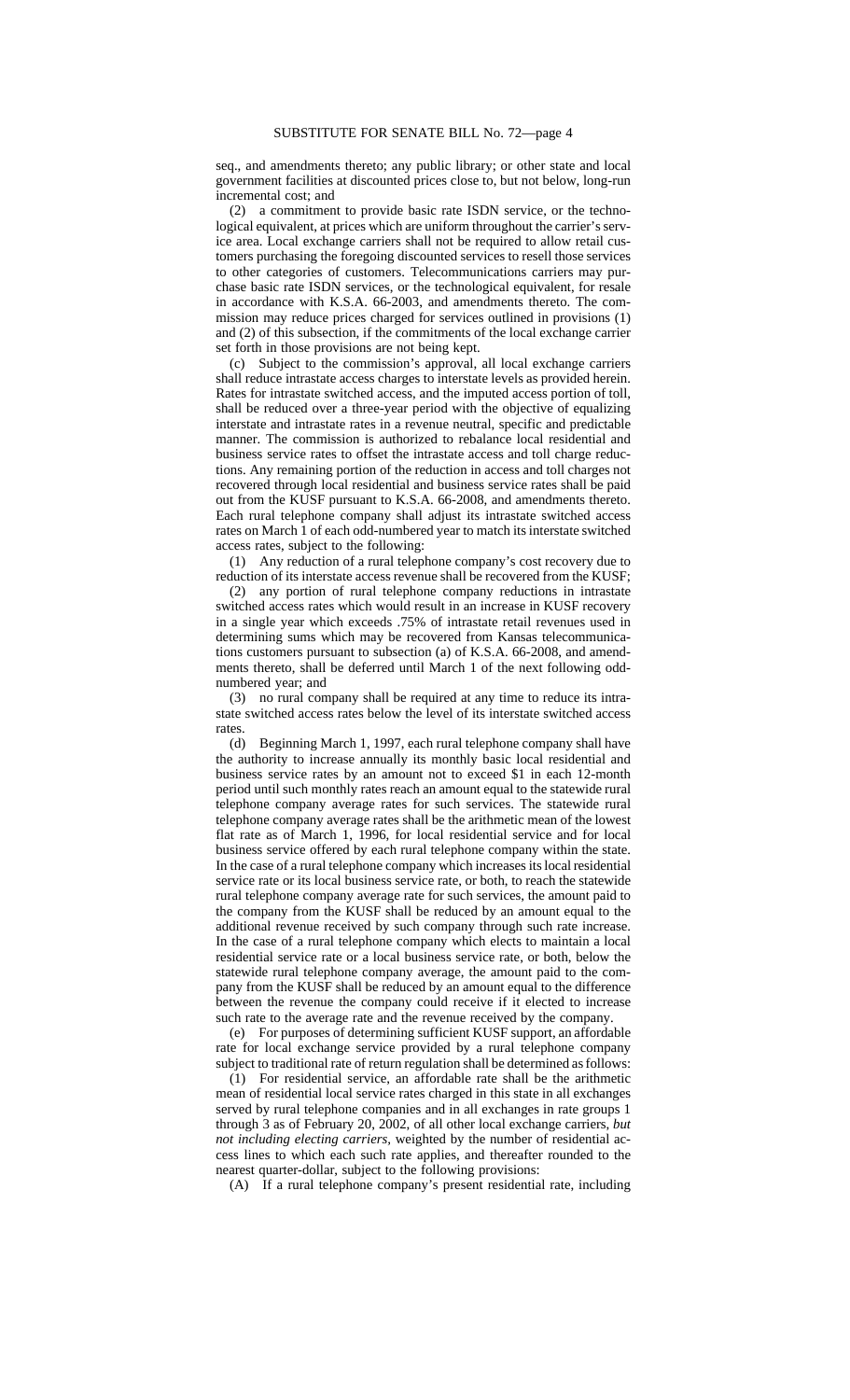any separate charge for tone dialing, is at or above such weighted mean, such rate shall be deemed affordable prior to March 1, 2007.

(B) If a rural telephone company's present residential rate, including any separate charge for tone dialing, is below such average: (i) Such rate shall be deemed affordable prior to March 1, 2003; (ii) as of March 1, 2003, and prior to March 1, 2004, a rate \$2 higher than the company's present residential monthly rate, but not exceeding such weighted mean, shall be deemed affordable; (iii) as of March 1, 2004, and prior to March 1, 2005, a rate \$4 higher than the company's present residential monthly rate, but not exceeding such weighted mean, shall be deemed affordable; and (iv) as of March 1, 2005, and prior to March 1, 2006, a rate \$6 higher than the company's present residential monthly rate, but not exceeding such weighted mean, shall be deemed affordable.

(C) As of March 1, 2007, and each two years thereafter, an affordable residential service rate shall be the weighted arithmetic mean of local service rates determined as of October 1 of the preceding year in the manner hereinbefore specified, except that any increase in such mean exceeding \$2 may be satisfied by increases in a rural telephone company's residential monthly service rate not exceeding \$2 per year, effective March 1 of the year when such mean is determined, with the remainder applied at the rate of \$2 per year, but not to exceed the affordable rate.

(2) For single line business service at any time, an affordable rate shall be the existing rate or an amount \$3 greater than the affordable rate for residential service as determined under provision (1) of this subsection, whichever is higher, except that any increase in the business service affordable rate exceeding \$2 may be satisfied by increases in a rural telephone company's business monthly service rate not exceeding \$2 per year, effective March 1 of the year when such rate is determined, with the remainder applied at the rate of \$2 per year, but not to exceed the affordable rate.

(3) Any flat fee or charge imposed per line on all residential service or single line business service, or both, other than a fee or charge for contribution to the KUSF or imposed by other governmental authority, shall be added to the basic service rate for purposes of determining an affordable rate pursuant to this subsection.

(4) Not later than March 1, 2003, tone dialing shall be made available to all local service customers of each rural telephone company at no charge additional to any increase in the local service rate to become effective on that date. The amount of revenue received as of March 1, 2002, by a rural telephone company from the provision of tone dialing service shall be excluded from reductions in the company's KUSF support otherwise resulting pursuant to this subsection.

(5) A rural telephone company which raises one or more local service rates on application made after February 20, 2002, and pursuant to subsection (b) of K.S.A. 66-2007, and amendments thereto, shall have the level of its affordable rate increased by an amount equal to the amount of the increase in such rate.

(6) Upon motion by a rural telephone company, the commission may determine a higher affordable local residential or business rate for such company if such higher rate allows the company to provide additional or improved service to customers, but any increase in a rural telephone company's local rate attributable to the provision of increased calling scope shall not be included in any subsequent recalculation of affordable rates as otherwise provided in this subsection.

(7) A uniform rate for residential and single line business local service adopted by a rural telephone company shall be deemed an affordable rate for purposes of this subsection if application of such uniform rate generates revenue equal to that which would be generated by application of residential and business rates which are otherwise deemed affordable rates for such company under this subsection.

(8) The provisions of this subsection relating to the implementation of an affordable rate shall not apply to rural telephone companies which do not receive KUSF support. When recalculating affordable rates as provided in this subsection, the rates used shall include the actual rates charged by rural companies that do not receive KUSF support.

(f) For regulatory reform plans in which price cap regulation has been elected, price cap plans shall have three baskets: Residential and single-line business, including touch-tone; switched access services; and miscellaneous services. The commission shall establish price caps at the prices existing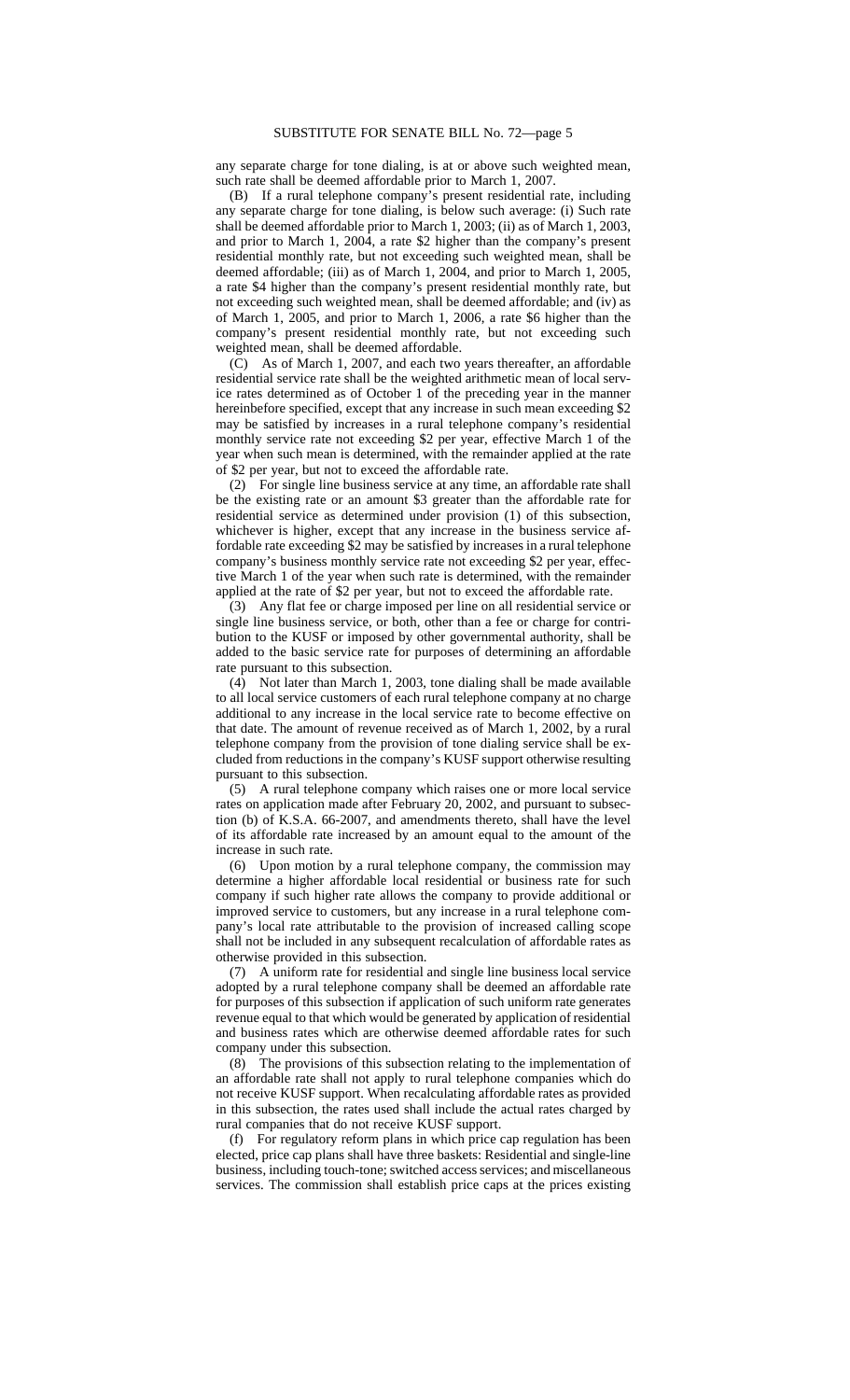when the regulatory plan is filed subject to rate rebalancing as provided in subsection (c) for residential services, including touch-tone services, and for single-line business services, including touch-tone services, within the residential and single-line business service basket. The commission shall establish a formula for adjustments to the price caps. The commission also shall establish price caps at the prices existing when the regulatory plan is filed for the miscellaneous services basket. The commission shall approve any adjustments to the price caps for the miscellaneous service basket, as provided in subsection (g).

(g) On or before January 1, 1997, the commission shall issue a final order in a proceeding to determine the price cap adjustment formula that shall apply to the price caps for the local residential and single-line business and the miscellaneous services baskets and for sub-categories, if any, within those baskets. In determining this formula, the commission shall balance the public policy goals of encouraging efficiency and promoting investment in a quality, advanced telecommunications network in the state. The commission also shall establish any informational filing requirements necessary for the review of any price cap tariff filings, including price increases or decreases within the caps, to verify such caps would not be exceeded by any proposed price change. The adjustment formula shall apply to the price caps for the local residential and single-line business basket after December 31, 1999, and to the miscellaneous services basket after December 31, 1997. The price cap formula, but not actual prices, shall be reviewed every five years.

(h) The price caps for the residential and single-line business service basket shall be capped at their initial level until January 1, 2000, except for any increases authorized as a part of the revenue neutral rate rebalancing under subsection (c). The price caps for this basket and for the categories in this basket, if any, shall be adjusted annually after December 31, 1999, based on the formula determined by the commission under subsection (g).

(i) The price cap for the switched access service basket shall be set based upon the local exchange carrier's intrastate access tariffs as of January 1, 1997, except for any revenue neutral rate rebalancing authorized in accordance with subsection (c). Thereafter, the cap for this basket shall not change except in connection with any subsequent revenue neutral rebalancing authorized by the commission under subsection (c).

(j) The price caps for the miscellaneous services basket shall be adjusted annually after December 31, 1997, based on the adjustment formula determined by the commission under subsection (g).

(k) A price cap is a maximum price for all services taken as a whole in a given basket. Prices for individual services may be changed within the service categories, if any, established by the commission within a basket. An entire service category, if any, within the residential and single-line business basket or miscellaneous services basket may be priced below the cap for such category. Unless otherwise approved by the commission, no service shall be priced below the price floor which will be long-run incremental cost and imputed access charges. Access charges equal to those paid by telecommunications carriers to local exchange carriers shall be imputed as part of the price floor for toll services offered by local exchange carriers on a toll service basis.

(l) A local exchange carrier may offer promotions within an exchange or group of exchanges. All promotions shall be approved by the commission and may not be unjust, unreasonably discriminatory or unduly preferential.

(m) Unless the commission authorizes price deregulation at an earlier date, intrastate toll services within the miscellaneous services basket shall continue to be regulated until the affected local exchange carrier begins to offer 1+ intraLATA dialing parity throughout its service territory, at which time intrastate toll will be price deregulated, except that prices cannot be set below the price floor.

(n) On or before July 1, 1997, the commission shall establish guidelines for reducing regulation prior to price deregulation of price cap regulated services in the miscellaneous services basket, the switched access services basket, and the residential and single-line business basket.

(o) Subsequent to the adoption of guidelines pursuant to subsection (n), the commission shall initiate a petitioning procedure under which the local exchange carrier may request rate range pricing. The commission shall act upon a petition within 21 days, subject to a 30-day extension. The prices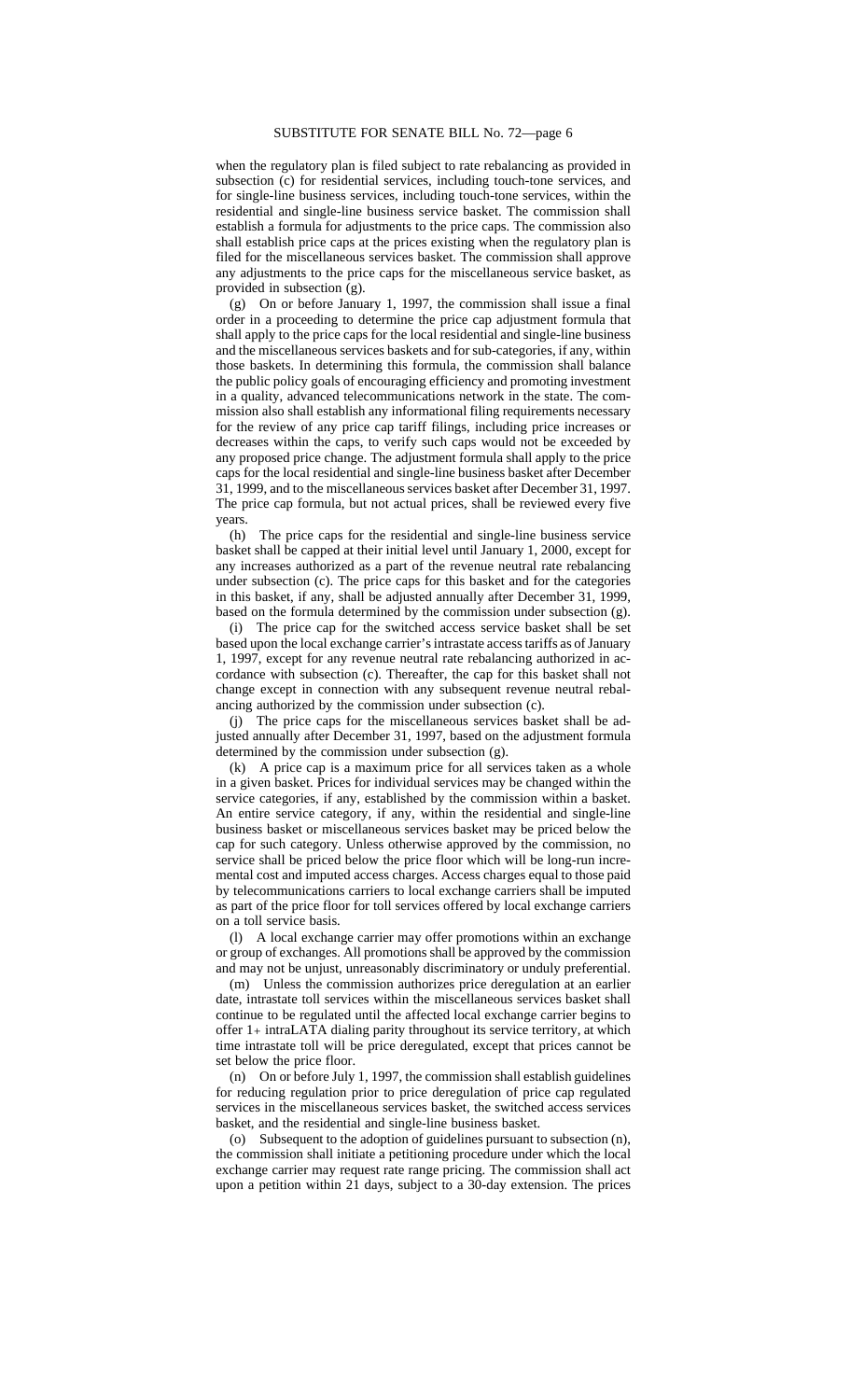## SUBSTITUTE FOR SENATE BILL No. 72—page 7

within a rate range shall be tariffed and shall apply to all customers in a nondiscriminatory manner in an exchange or group of exchanges.

(p) A local exchange carrier may petition the commission to designate an individual service or service category, if any, within the miscellaneous services basket, the switched access services basket or the residential and single-line business basket for reduced regulation. The commission shall act upon a petition for reduced regulation within 21 days, subject to an extension period of an additional 30 days, and upon a good cause showing of the commission in the extension order, or within such shorter time as the commission shall approve. The commission shall issue a final order within the 21-day period or within a 51-day period if an extension has been issued. Following an order granting reduced regulation of an individual service or service category, the commission shall act on any request for price reductions within seven days subject to a 30-day extension. The commission shall act on other requests for price cap adjustments, adjustments within price cap plans and on new service offerings within 21 days subject to a 30-day extension. Such a change will be presumed lawful unless it is determined the prices are below the price floor or that the price cap for a category, if any, within the entire basket has been exceeded.

(q) (1) Beginning July 1, 2006, price regulation of telecommunications services in the residential and single-line business service basket and the miscellaneous services basket for local exchange carriers subject to price cap regulation shall be as follows:

(A) Packages or bundles of services shall be price deregulated statewide, however the individual telecommunication service components of such packages or bundles shall remain available for purchase on an individual basis at prices subject to price cap regulation in any exchange in which the standards in subsection  $(q)(1)(B)$ ,  $(C)$  or  $(D)$  have not been met. If standards in subsection  $(q)(1)(B)$ ,  $(C)$  or  $(D)$  have been met, the individual telecommunication service components of such packages or bundles shall remain available for purchase on an individual basis and prices for packages or bundles shall not exceed the sum of the highest prices of the ala carte components of the package or bundle;

(B) in any exchange in which there are 75,000 or more local exchange access lines served by all providers, rates for all telecommunications services shall be price deregulated;

(C) in any exchange in which there are fewer than 75,000 local exchange access lines served by all providers, the commission shall price deregulate all business telecommunication services upon a demonstration by the requesting local telecommunications carrier that there are two or more nonaffiliated telecommunications carriers or other entities, that are nonaffiliated with the local exchange carrier, providing local telecommunications service to business customers, regardless of whether the entity provides local service in conjunction with other services in that exchange area. One of such nonaffiliated carriers or entities shall be required to be a facilities-based carrier or entity and not more than one of such nonaffiliated carriers or entities shall be a provider of commercial mobile radio services in that exchange;

(D) in any exchange in which there are fewer than 75,000 local exchange access lines served by all providers, the commission shall price deregulate all residential telecommunication services upon a demonstration by the requesting local telecommunications carrier that there are two or more nonaffiliated telecommunications carriers or other entities, that are nonaffiliated with the local exchange carrier, providing local telecommunications service to residential customers, regardless of whether the entity provides local service in conjunction with other services in that exchange area. One of such nonaffiliated carriers or entities shall be required to be a facilities-based carrier or entity and not more than one of such nonaffiliated carriers or entities shall be a provider of commercial mobile radio services in that exchange;

(E) rates for lifeline services shall remain subject to price cap regulation;

(F) up to and continuing until July 1, 2008, rates for the initial residential local exchange access line and up to four business local exchange access lines at one location shall remain subject to price cap regulation. On and after July 1, 2008, the local exchange carrier shall be authorized to adjust such rates without commission approval by not more than the percentage increase in the consumer price index for all urban consumers, as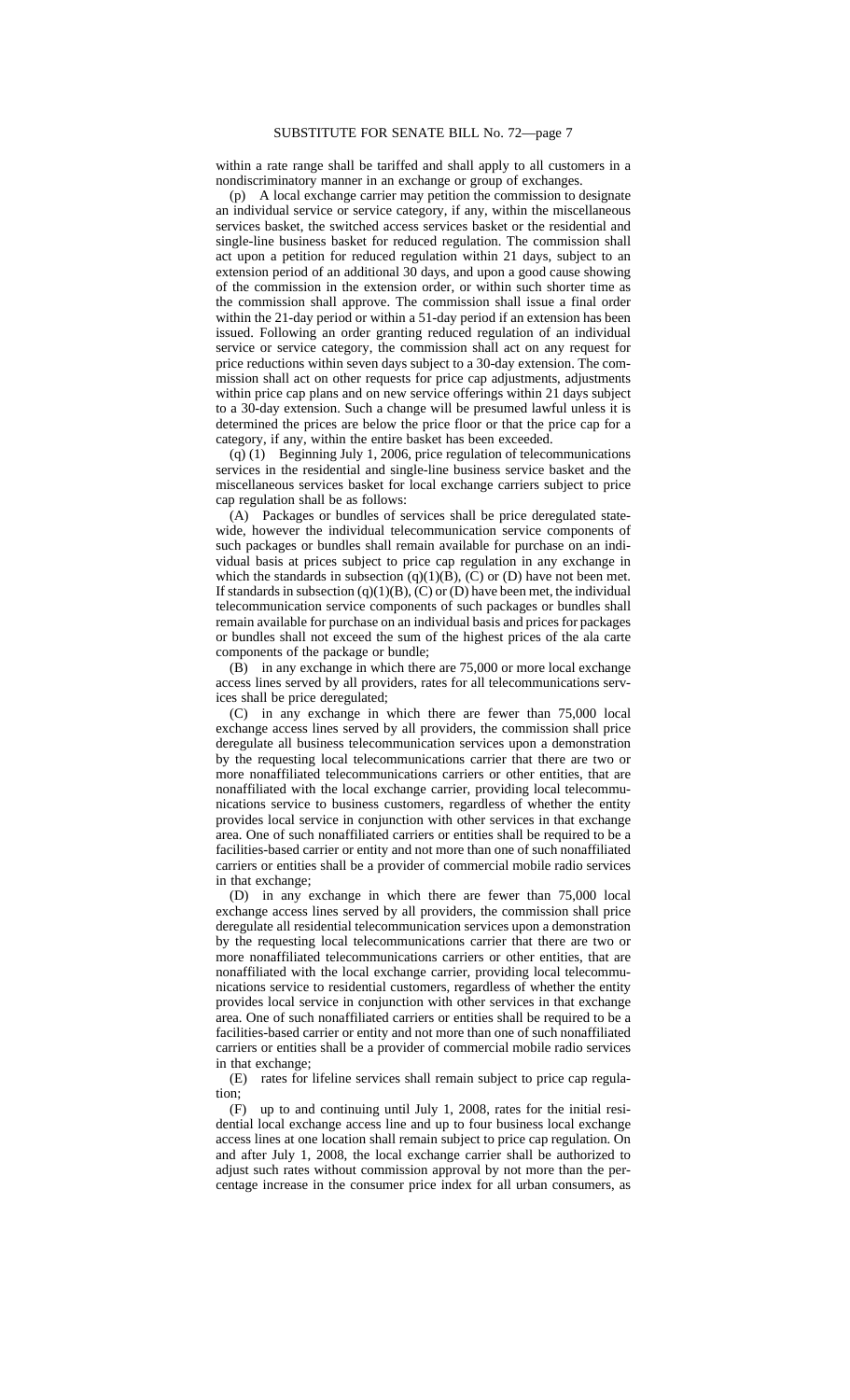officially reported by the bureau of labor statistics of the United States department of labor, or its successor index, in any one year period and such rates shall not be adjusted below the price floor established in subsection (k). Such rates shall not be affected by purchase of one or more of the following: Call management services, intraLATA long distance service or interLATA long distance service; and

(G) local exchange carriers shall offer a uniform price throughout each such exchange for services subject to price deregulation, under this subsection, including packages or bundles of services, except as provided in subsection (1) or as otherwise approved by the commission.

(2) For the purposes of this subsection:

(A) Any entity providing voice service shall be considered as a local telecommunications service provider regardless of whether such entity is subject to regulation by the commission;

(B) a provider of local telecommunications service that requires the use of a third party, unaffiliated broadband network or dial-up internet network for the origination of local voice service shall not be considered a local telecommunications service provider;

(C) telecommunications carriers offering only prepaid telecommunications service shall not be considered entities providing local telecommunications service.

(3) If the services of a local exchange carrier are classified as price deregulated under this subsection, the carrier may thereafter adjust its rates for such price deregulated services upward or downward as it determines appropriate in its competitive environment, with tariffs for such services deemed effective upon filing with the commission. Price deregulated services shall be subject to the price floor in subsection (k), and shall not be unreasonably discriminatory or unduly preferential within an exchange.

(4) The commission shall act upon a petition filed pursuant to subsection  $(q)(1)(C)$  or  $(D)$  within 21 days, subject to an extension period of an additional 30 days, and upon a good cause showing of the commission in the extension order, or within such shorter time as the commission shall approve. The commission shall issue a final order within the 21-day period or within a 51-day period if an extension order has been issued.

(5) The commission may resume price cap regulation of a local exchange carrier, deregulated under this subsection upon finding, after a hearing, that such carrier has: Violated minimum quality of service standards pursuant to subsection (1) of K.S.A. 66-2002, and amendments thereto; been given reasonable notice and an opportunity to correct the violation; and failed to do so.

(6) The commission on July 1, 2006, and on each date that any service is deregulated, shall record the rates of each service which has been price deregulated in each exchange.

(7) Prior to January 1, 2007, the commission shall determine the weighted, statewide average rate of nonwireless basic local telecommunications service as of July 1, 2006. Prior to January 1, 2007, and annually thereafter, the commission shall determine the weighted, average rate of nonwireless basic local telecommunications services in exchanges that have been price deregulated pursuant to subsection  $(q)(1)(B)$ ,  $(C)$  or  $(D)$ . The commission shall report its findings on or before February 1, 2007, and annually thereafter to the governor, the legislature and each member of the standing committees of the house of representatives and the senate which are assigned telecommunications issues. The commission shall also provide in such annual report any additional information it deems useful in determining the impact of price deregulation on consumers and the competitive environment, including, but not limited to, the rates recorded under paragraph (6) of this subsection, *on* the current rates for services *provided by all telecommunications carriers or other telecommunications service providers regardless of the technology used to provide service* in price deregulated exchanges, changes in service offerings *provided by all telecommunications carriers or other telecommunications service providers regardless of the technology used and* available in price deregulated exchanges and the change in the number of competitors in price deregulated exchanges *including, but not limited to, facilities based carriers, commercial mobile radio service or broadband based service providers*. If the commission finds that the weighted, average rate of nonwireless basic local telecommunications service, in exchanges that have been price deregulated pursuant to subsection  $(q)(1)(B)$ ,  $(C)$  or  $(D)$  in any one year period is greater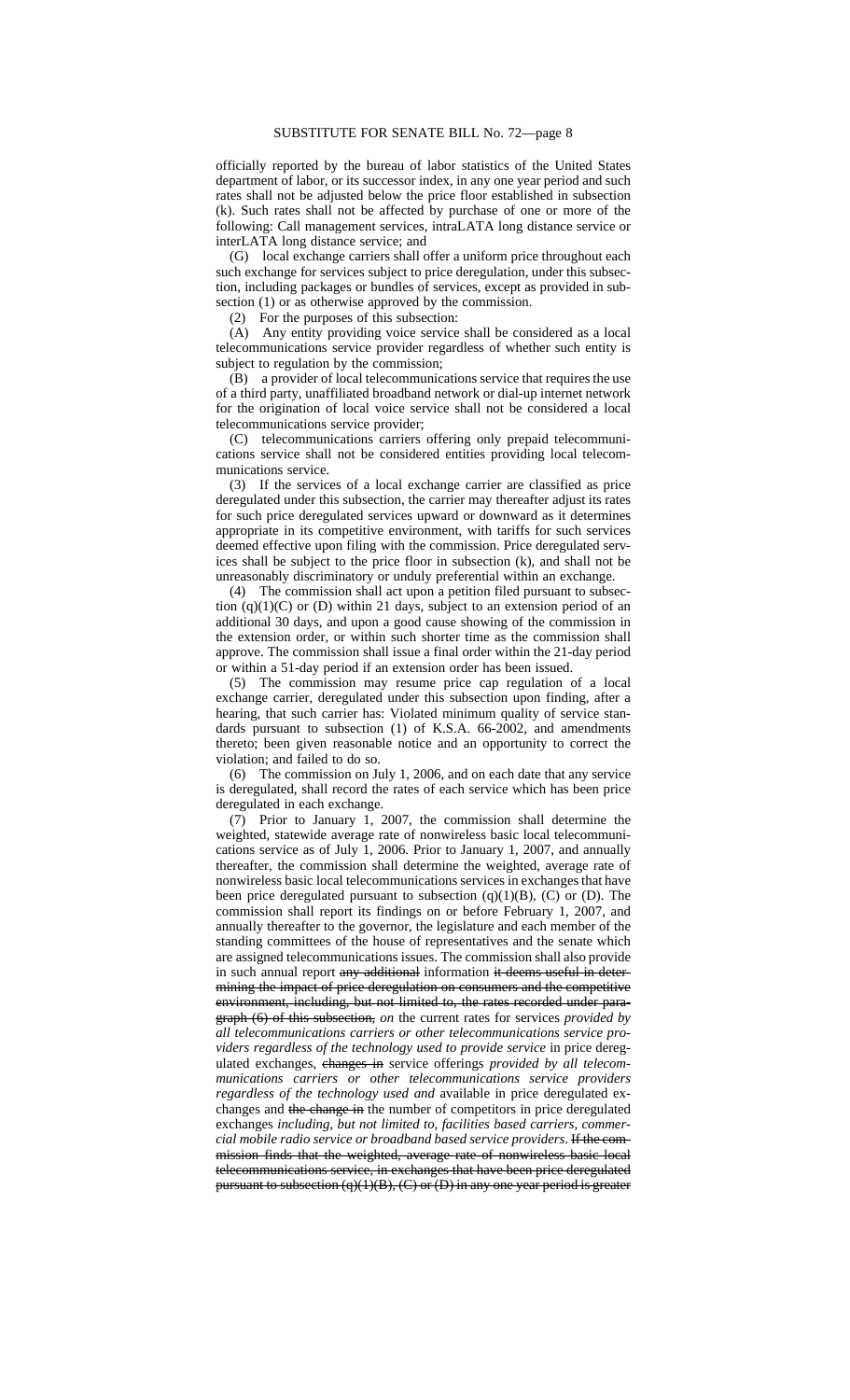than the weighted, statewide average rate of nonwireless basic local telecommunications service as of July 1, 2008, multiplied by one plus the percentage increase in the consumer price index for goods and services for the study periods, or the commission believes that changes in state law are warranted due to the status of competition, the commission shall recommend to the governor, the legislature and each member of the standing committees of the house of representatives and the senate which are assigned telecommunications issues such changes in state law as the commission deems appropriate and the commission shall also send a report of such findings to each member of the legislature.

(8) For the purposes of this subsection:

(A) ''Packages or bundles of services'' means the offering of a local telecommunications service with one or more of the following, subscribed together, as one service option offered at one price, one or more call management services, intraLATA long distance service, interLATA long distance service, internet access, video services or wireless services. Packages or bundles of services shall not include only a single residential local exchange access line or up to four business local exchange access lines at one location and intraLATA long distance service or interLATA long distance service, or both;

(B) ''local telecommunications service'' means two-way voice service capable of being originated and terminated within the exchange of the local exchange telecommunications company seeking price deregulation of its services, regardless of the technology used to provision the voice service;

(C) ''broadband network'' means a connection that delivers services at speeds exceeding two hundred kilobits per second in both directions;

(D) ''prepaid telecommunications service'' means a local service for which payment is made in advance that excludes access to operator assistance and long distance service;

(E) ''facilities based carrier'' means a telecommunications carrier or entity providing local telecommunications service either wholly or partially over its own network. Facilities based carrier shall not include any radio communication services provider licensed by the federal communications commission to provide commercial mobile radio services; and

(F) ''call management services'' means optional telecommunications services that allow a customer to manage call flow generated over the customer's local exchange access line.

(r) (1) Upon complaint or request, the commission may investigate a price deregulated service.

(2) The commission shall resume price cap regulation of a service provided in any exchange area by placing it in the appropriate service basket, as approved by the commission, upon a determination by the commission that the conditions in subsection  $(q)(1)(C)$  or  $(D)$  are no longer satisfied in that exchange area.

(3) The commission shall resume price cap regulation of business services in any exchange meeting the conditions of subsection (q)(1)(B) by placing it in the appropriate service basket, as approved by the commission, upon a determination by the commission that the following condition is not met: There are at least two nonaffiliated telecommunications carriers or other entities, that are nonaffiliated with the local exchange carrier, providing local telecommunications service to business customers, regardless of whether the entity provides local service in conjunction with other services in that exchange area. One of such nonaffiliated carriers or entities shall be required to be a facilities-based carrier or entity and not more than one such nonaffiliated carriers or entities shall be a provider of commercial mobile radio services in that exchange.

(4) The commission shall resume price cap regulation of residential services in any exchange meeting the conditions of subsection  $(q)(1)(B)$  by placing it in the appropriate service basket, as approved by the commission, upon a determination by the commission that the following condition is not met: There are at least two or more nonaffiliated telecommunications carriers or other entities, that are nonaffiliated with the local exchange carrier, providing local telecommunications service to residential customers, regardless of whether the entity provides local service in conjunction with other services in that exchange area. One of such nonaffiliated carriers or entities shall be required to be a facilities-based carrier or entity and not more than one such nonaffiliated carriers or entities shall be a provider of commercial mobile radio services in that exchange.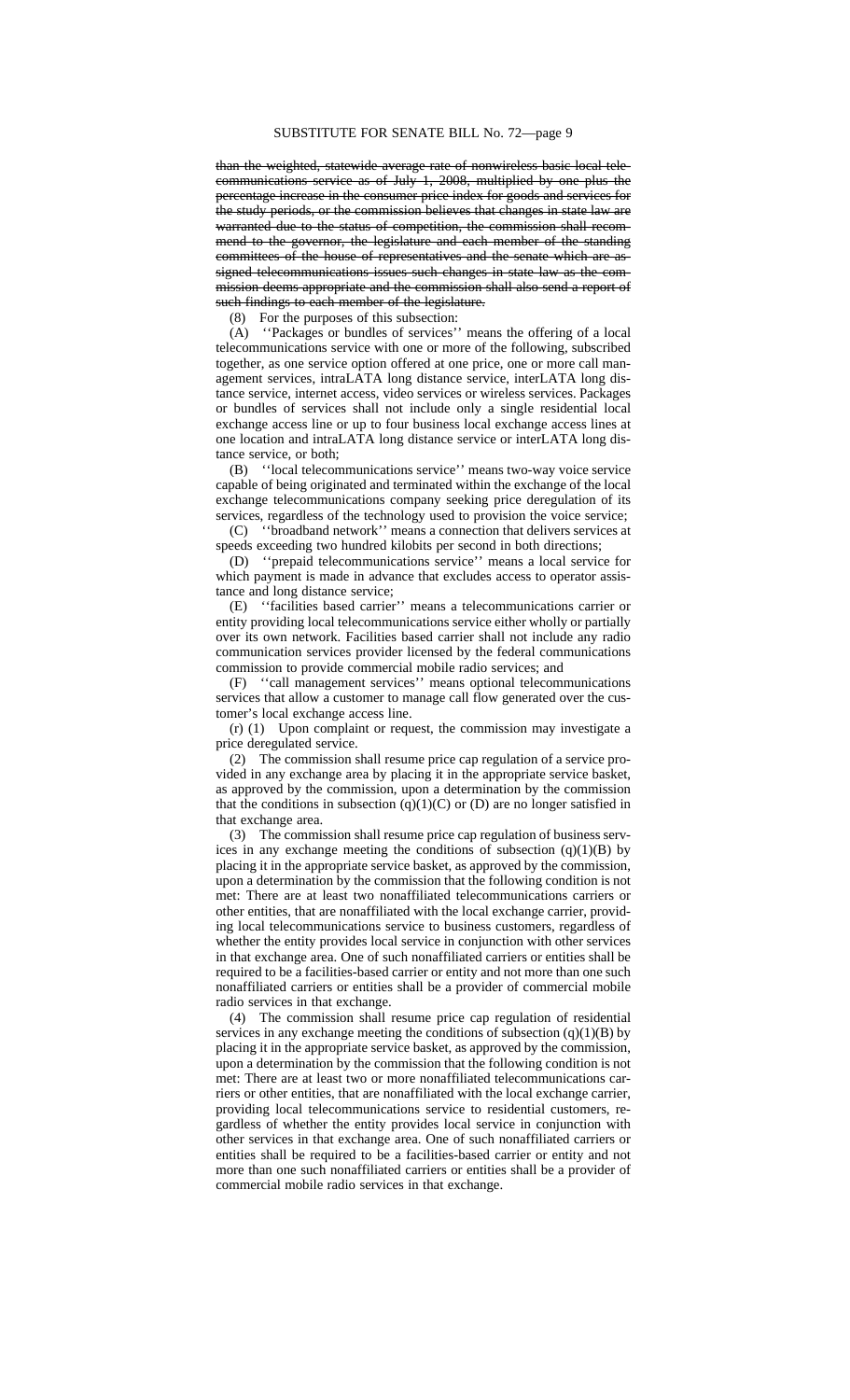(s) The commission shall require that for all local exchange carriers all such price deregulated basic intraLATA toll services be geographically averaged statewide and not be priced below the price floor established in subsection (k).

(t) Cost studies to determine price floors shall be performed as required by the commission in response to complaints. In addition, notwithstanding the exemption in subsection (b), the commission may request information necessary to execute any of its obligations under the act. In response to a complaint that a price deregulated service is priced below the price floor set forth in subsection (k), the commission shall issue an order within 60 days after the filing of the complaint unless the complainant agrees to an extension.

(u) A local exchange carrier may petition for individual customer pricing. The commission shall respond expeditiously to the petition within a period of not more than 30 days subject to a 30-day extension.

(v) No audit, earnings review or rate case shall be performed with reference to the initial prices filed as required herein.

(w) Telecommunications carriers shall not be subject to price regulation, except that: Access charge reductions shall be passed through to consumers by reductions in basic intrastate toll prices; and basic toll prices shall remain geographically averaged statewide. As required under K.S.A. 66-131, and amendments thereto, and except as provided for in subsection (c) of K.S.A. 66-2004, and amendments thereto, telecommunications carriers that were not authorized to provide switched local exchange telecommunications services in this state as of July 1, 1996, including cable television operators who have not previously offered telecommunications services, must receive a certificate of convenience based upon a demonstration of technical, managerial and financial viability and the ability to meet quality of service standards established by the commission. Any telecommunications carrier or other entity seeking such certificate shall file a statement, which shall be subject to the commission's approval, specifying with particularity the areas in which it will offer service, the manner in which it will provide the service in such areas and whether it will serve both business customers and residential customers in such areas. Any structurally separate affiliate of a local exchange carrier that provides telecommunications services shall be subject to the same regulatory obligations and oversight as a telecommunications carrier, as long as the local exchange carrier's affiliate obtains access to any services or facilities from its affiliated local exchange carrier on the same terms and conditions as the local exchange carrier makes those services and facilities available to other telecommunications carriers. The commission shall oversee telecommunications carriers to prevent fraud and other practices harmful to consumers and to ensure compliance with quality of service standards adopted for all local exchange carriers and telecommunications carriers in the state.

*(x) (1) Any local exchange carrier with a majority of the carrier's local exchange access lines in the state price deregulated pursuant to subsection (q) may elect to no longer be regulated as a local exchange carrier and, not withstanding any other provisions, upon such election shall instead be regulated as a telecommunications carrier, except as provided in this subsection. A local exchange carrier making such election shall be referred to as an ''electing carrier.'' A local exchange carrier may make such election by providing the commission with at least 90 days' written notice of election. The notice of election shall include a verified statement that a majority of the carrier's local exchange access lines are price deregulated. Such notification shall include information regarding the number of access lines the carrier serves in each of the carrier's exchanges. Within 45 days of receipt of such a notification, the commission shall review the information concerning the carrier's local exchange access lines and upon failure of the commission, within 45 days of receipt of the notification, to determine that a majority of such lines of the carrier are not price deregulated the commission shall designate the carrier as an electing carrier.*

*(2) An electing carrier shall not be subject to price regulation and shall be subject to nondiscriminatory regulation by the commission in the same manner as and subject to no more regulation than other telecommunications carriers operating in the state, except that the carrier shall remain subject to:*

*(A) The reasonable resale of retail telecommunications services, as well*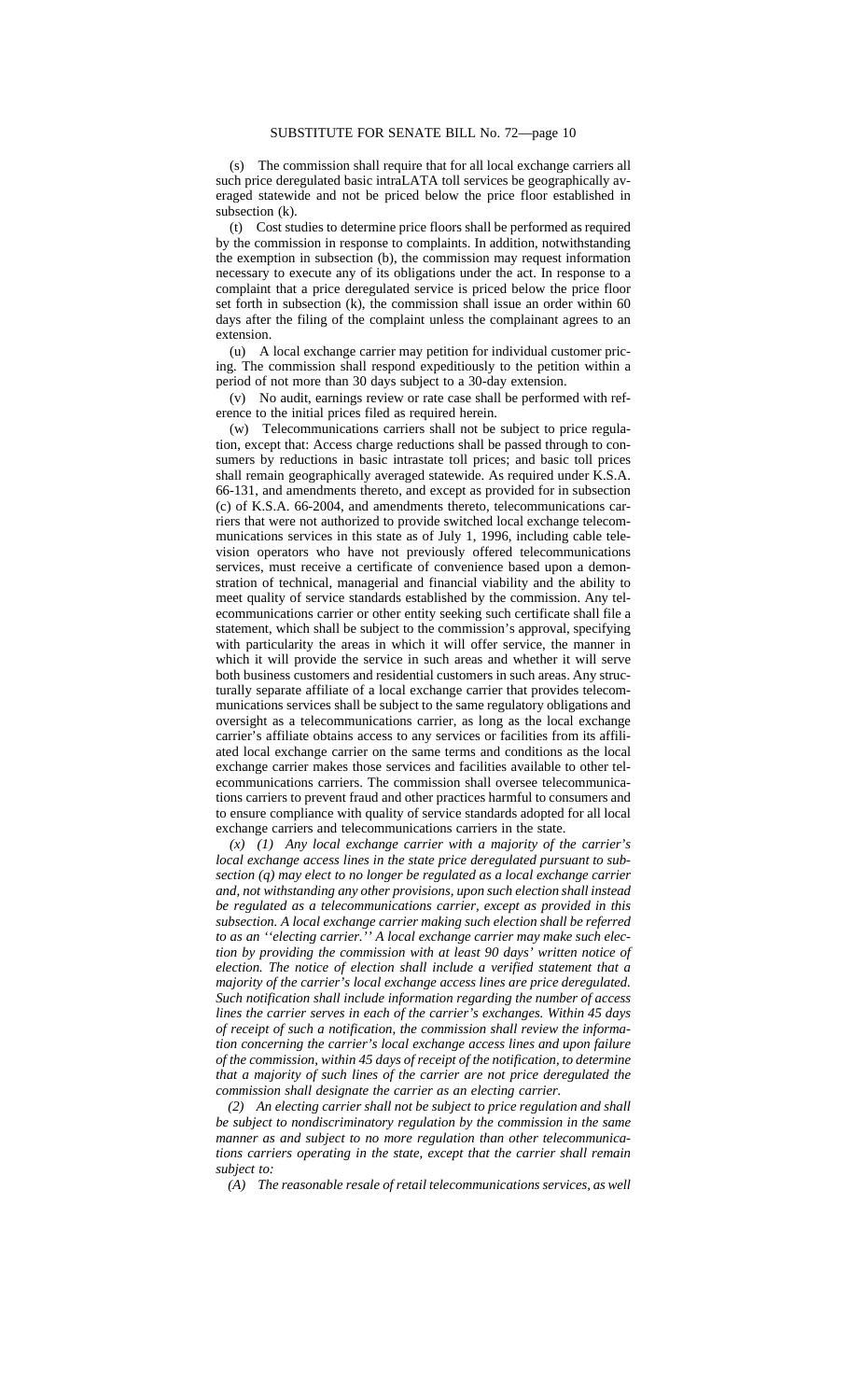*as unbundling and interconnection obligations as required by K.S.A. 66- 2003, and amendments thereto;*

*(B) the requirements of subsection (c) concerning intrastate access charges;*

*(C) the requirements of the KLSP, as required by K.S.A. 66-2006, and amendments thereto;*

*(D) price cap regulation for lifeline services; and*

*(E) shall remain eligible to receive KUSF funding.*

*(3) An electing carrier's rates for single residential or business local exchange access lines in its rural exchanges shall be no higher than the average of such rates for single residential or business local exchange access lines respectively in its urban exchanges.*

*(4) An electing carrier may elect to be relieved of the requirement to serve as carrier of last resort, as required by K.S.A. 66-2009, and amendments thereto, by providing written notification to the commission of the specific urban exchanges for which the electing carrier is electing to be relieved of carrier of last resort obligations, in the electing carrier's urban exchanges.*

*(5) Notwithstanding any other provision of law to the contrary, an electing carrier that notifies the commission that the electing carrier chooses to be relieved of carrier of last resort obligations in specific urban exchanges or any local exchange carrier that does not have a carrier of last resort obligation in a specific exchange shall not be eligible for KUSF funding for carrier of last resort obligations, as required by K.S.A. 66-2009, and amendments thereto, or high cost support in those specific exchanges, but would remain eligible for KUSF support for Kansas lifeline service program purposes.*

*(6) Notwithstanding the provisions of this subsection (x), an electing carrier shall offer single residential local exchange access lines in the electing carrier's exchanges.*

*(7) For the purposes of this subsection:*

*(A) ''Facilities based carrier'' means a telecommunications carrier or entity providing local telecommunications service either wholly or partially over its own network. Facilities based carrier shall not include any radio communication services provider licensed by the federal communications commission to provide commercial mobile radio services;*

*(B) ''rural exchange'' means any exchange in which there are fewer than 6,000 local exchange access lines served by the electing carrier and all facilities based carriers; and*

*(C) ''urban exchange'' means any exchange in which there are 75,000 or more local exchange access lines served by the electing carrier and all facilities based carriers.*

*(y) Notwithstanding the provisions of this act, a telecommunications carrier is entitled to interconnection with an electing carrier to transmit and route voice traffic between both the telecommunications carrier and the electing carrier regardless of the technology by which the voice traffic is originated by and terminated to a consumer. The commission shall afford such telecommunications carrier all substantive and procedural rights available to such carrier regarding interconnection pursuant to 47 U.S.C. §§ 251 and 252 as in effect on the effective date of this act.*

Sec. 4. K.S.A. 50-6,103 and 66-1,187 and K.S.A. 2010 Supp. 66-2005 are hereby repealed.